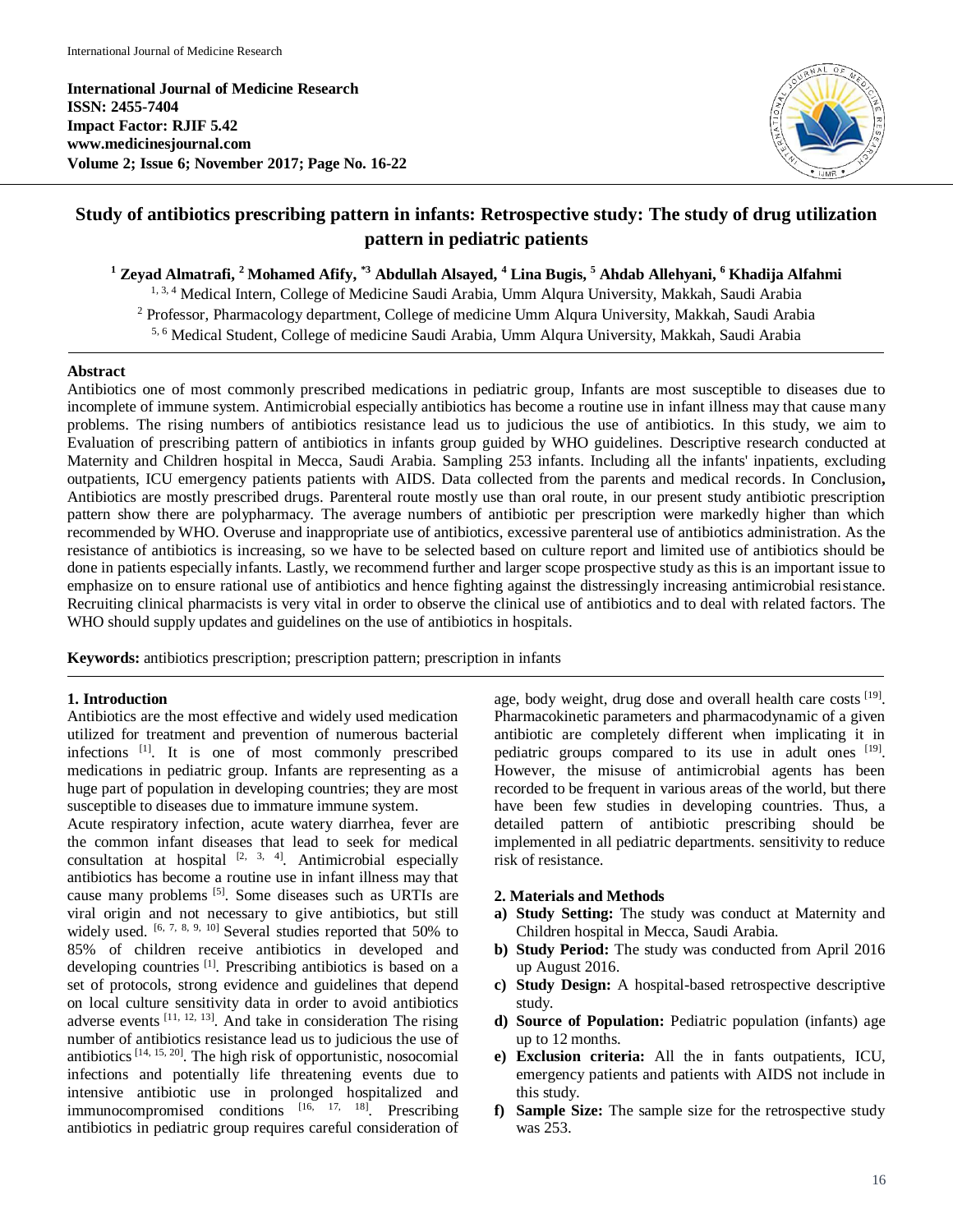- **g) Data collection Tool:** Primary data collected from the patient chart, lab. Results, prescription orders and medical records of the patients.
- **h) Ethical considerations:** The study was carried out after having the ethical permission.
- **i) Data Analysis Methods:** Data has been analyzed by using SPSS software statistical program, version7. For categorical variables, percentage has been used. Numeric data has been presented as mean and standard deviation (SD), or as median and range according to the type of distribution of each variable.

# **3. Results**

253 cases of infants were included and data were collected on predesigned questionnaire. The total patients enrolled in the study were under one year of age. Among 253 patients, 139 (54.9%) were male and 114 (45.1%) were female.

Eighty three patients (32%) of the admitted infants were neonates (age less than an one week old), but 68 patients (26.9%) were neonates (age in between one and 4 weeks), and 46 patients (18.2%) were infants (age in between 1 and 3 months old), and 18 patients (7.1%) were infants (age in between 3 and 6 months old), while 38 patients (15.0%) were infants (age in between 6 and 12 month old). Figure1



**Fig 1**

Average hospital stay was 13.35 days. Most of patients stayed as inpatient for 2 days.

The study showed that the most of drugs were indicated for respiratory diseases 131 patients (51.8%), other infectious diseases 53 patients (20.9%), 26 patients (10.3%) for fever, 21 patients (8.3%) with GIT disease, 17 patients (6.7%) with cardiovascular disease, 23 patients (9.1%) with seizure disorder while 59 patients (23%) were preterm. Figure 2, 3







Antibiotics or antimicrobials were frequently prescribed in combination with others drugs in 62 patients (24.5%) with more than 3 drugs, in 37 patients (14.6%) 3 drugs were prescribed, in 60 patients (23.7) 2 drugs were prescribed, 54 (21.3%) one drug was prescribed while in 11 patients (4.3%) antibiotics were prescribed only. Figure 4



Anti-infective agents were used with IV fluids in 157 out of 253 patients (62%). They prescribed in 49 patients (19.4%) with respiratory agent, 25 patients (9.9%) with CNS medications, 23 patients (9.1%) with anti-inflammatory medications, 10 patients (4%) with GIT medications, 9 patients (3.3%) with cardiovascular medications, and in 7 patients (2.8%) with nutritional supplements. Figure 5



Antibiotics were prescribed in 139 patients (54.9%) as a combination of two antibiotics, in 76 patients (30%) used as a single agent, in 26 (10.3%) three antibiotics used while 10 patients (4%) used more than three antibiotics per prescription. Figure 6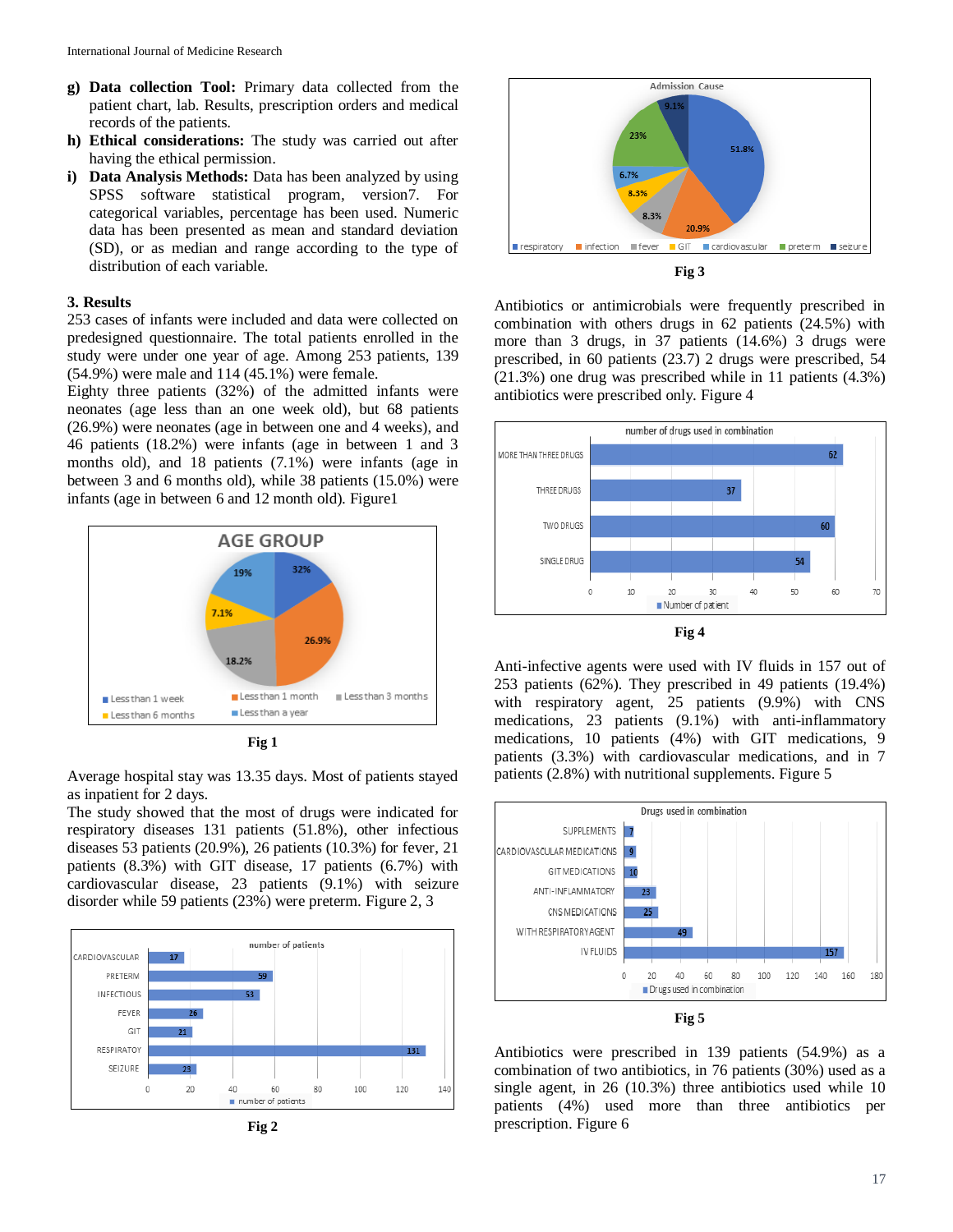



The most frequently used anti-infective groups were betalactam in 223 patients (88.1%), aminoglycoside antibiotics were used in 114 patients (45.1%), glycopeptides "vancomycin" were prescribed in 61 patients (24%), macrolides were prescribed in 8 patients (3.2%), antifungal were prescribed in 17 patients (6.7%). Figure 7



**Fig 7**

Most of patients were given the antibiotics by injections in 240 patients (94.9%), 8 patients were given orally and only one patient was given by both routes. Most of cases are taking the antibiotics in less than 7 days in 193 patients (76.3%) while 36 patients (14.2%) were using it for more than 7 days. figure 8



Patients with seizures disorders 22 patient out of 23 were managed with beta-lactam antibiotic. 3rd generation cephalosporin was used in 9 patients (40.90%). 7 patients managed with vancomycin, 4 patients managed with aminoglycoside antibiotics and anti-viral only used in 2 patients. Most of patients managed with 3 drugs (43.48%) and 11 patients were using 2 antibiotics. In 22 (95.65%) patients managed by injectable route. Only 1 patient managed for more than a week.

Respiratory diseases were the most common cause for antibiotics prescription in 131 patients out of 253. 119 patients were managed with B-lactam and most commonly with 3rd generation penicillin in 64 patients (53.78%). 69 patients (27.2%) were managed with aminoglycoside antibiotic and 28 patients (11%) with vancomycin. Two antibiotics were used in 88 patients (67.69%). In 123 patients (96.09%) were managed by injectable route. In 20 patients the duration of treatment was more than a week. Table 1

| <b>Cause of</b><br>admissions | patients | antibiotics | $\frac{1}{2}$ Number of Number of Most common antibiotic   | Rote of<br>administration    | Number of patient stay in Number of patient stay in<br>hospital less than weak | hospital less than weak |  |
|-------------------------------|----------|-------------|------------------------------------------------------------|------------------------------|--------------------------------------------------------------------------------|-------------------------|--|
| Respiratory                   | 131      |             | B-lactam (3rd generation Injectable in 123)<br>penicillin) | patient.                     | Ш.                                                                             | 20                      |  |
| seizure                       | 23       |             | beta-lactam (3rd<br>generation cephalosporin)              | Injectable in 22<br>patient. | 22                                                                             |                         |  |

**Table 1**

B-lactams group of antibiotics were used in 223 out of 253 patients (88.1%). Penicillin derivatives in 93 case (41.70% of B-lactams), carbepenum used in 70 patients (31.39%) and 3rd generation cephalosporin used in 60 patients (26.91%). Blactams used alone in 10 patients while used in combination of two antibiotic in 129 patients, most commonly with aminoglycoside in 97 patient (43.50% of B-lactams managed patients) and in 50 patients (22.42%) with vancomycin. Most of patients managed with injectable route and with 7 patients with oral route while duration of treatment is less than a week in 177 patients. Aminoglycoside antibiotics used in 114 out of 253 patients (45.1%), most commonly used in combination of two drugs in 77 patients (68.1%) and also used in combination

of two antibiotics in 77 patients (68.1%) with Blactams in 97 patients (85.1%) and with vancomycin in 19 patients (16.7%). Route of administration is injectable in 110 patients (98.2), while duration of treatment extended for more than a week in 16 patients (15.1%).

Vancomycin used in 61 out of 253 patients (24.1%), most commonly used in combination of more than four drugs in 23 patients (45.1%) and also used in combination of two antibiotics in 36 patients (61.0%) with Blactams in 50 patients (82.0%) and with aminoglycosides in 19 patients (31.1%). Route of administration is injectable in all patients, while duration of treatment extended for more than a week in 8 patients (15.7%). Table 2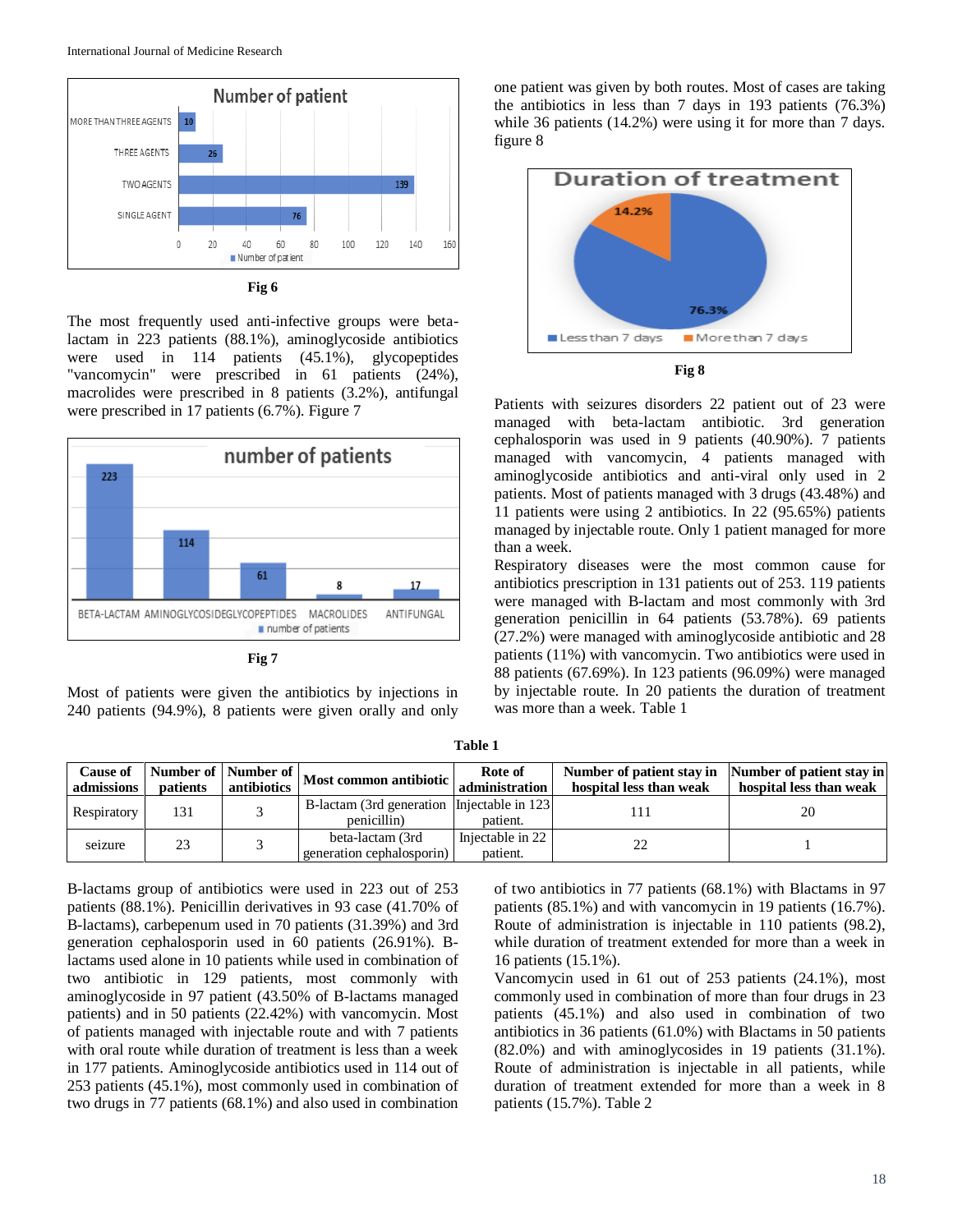| н<br>ш |  |
|--------|--|
|--------|--|

| Class of<br>antibiotic | of patient of drugs | Number   Number   Number of  <br>antibiotic | Rote of administration      | Number of patient stay in<br>hospital less than weak | Number of patient stay in<br>hospital less than weak |
|------------------------|---------------------|---------------------------------------------|-----------------------------|------------------------------------------------------|------------------------------------------------------|
| <b>B</b> -lactams      | 223                 |                                             | Injectable in 216 patients. |                                                      |                                                      |
| aminoglycosides        | l 14                |                                             | Injectable in 104 patients. |                                                      |                                                      |
| vancomvcin             | 61                  |                                             | Injectable in all patients. |                                                      |                                                      |

#### **4. Discussion**

Antibiotics are a one of the most frequently used medications. Antibiotics are extensively prescribed in neonates and infants as infections are common and linked with a highly hazard of morbidity and mortality. (Jayakar *et al*, 2011, FDA, 2012) The irrational use of antibiotics leads to a numerous of consequences in term of cost, drug interactions, hospital stay and bacterial resistance.

The present study aimed to evaluate prescribing pattern of antibiotics and antimicrobials in infants group of patients guided by WHO guidelines. It well known that prescribing pattern suggests revision periodically to improve prescribing practice, to make rational medical care and cost effectiveness. Infancy is considered a critical period for growth and development, also, represent a big section of population in developing countries.

The present study was carried out in 253 patients less than 1 year of age. Study data was collected from Maternity and Children Hospital, Makkah, Saudi Arabia in the period from 1ST August 2016 to 1st of November the prescriptions of patients were analyzed. It was found that 139(54.9%) were male and 114 (45.1%) were female. The same finding were seeing in other studies (21). The more numbers of patients are belong to age group less than a week old Eighty-three (32%) were 68 (26.9%) were older than a week and less than month old. 46 (18.2%) were older and less than 3 months old, 18 (7.1%) were older and less than 6 months old. 38(15.0%) were older and less than a year old. This indicates that the higher incidence of infections increased among younger age groups.

The common diseases responsible for hospital admissions in the neonatal and infancy age are infectious in etiology. This may have accounted for a higher usage of antibiotics. This study showed that most of the drugs were used for conditions like acute respiratory disease which is most common complaint with 131 patients (51.8%) of total, 53 patient (20.9%) admitted for infectious cause, 26 patient (10.3%) admitted for fever, while 21 patients (8.3%) with gastrointestinal disease. The rest conditions distributed between 59 patients (23%) were preterm, 23 patients (9.1%) with seizure disorder, 17 patients (6.7%) with cardiovascular disease and 26 patients (10.28%) with other causes. These indicate that the most of patients were suffering from infectious etiology.

The data from the present study were compatible to the study done in USA which revealed that community acquired pneumonia was an important cause to recommend antibiotics in hospitalized children [26].

However, the study done by Rajeswari *et al* on assessment of antibiotic use in pediatric patients put pneumonia at the bottom of the proportion of disorders for which antibiotics were prescribed and gastroenteritis the most commonly occurred disorder [25] Similar studies conducted by Jonathan A Finkelstein in 2001 reported that otitis media accounted for

the majority of antibiotic courses dispensed  $[27]$ . This dissimilarity might be due to the variation in the time of the conduction of these studies as there is seasonal variation regarding the incidence of some diseases. The average number of drugs prescribed per encounter included the antibiotic were in 62 patients (24.5%) with more than 3 drugs, in 37 patients (14.6%) prescribed with 3 drugs, in 60 patients (23.7) prescribed with 2 drugs, 54 (21.3%) prescribed with one drug and in 11 patients (4.3%) antibiotic was prescribed alone. This prescribing behaviour may be related to the physician`s and patient`s attitude towards patient management. The average number of drugs prescribed per encounter was high as reported in some studies were conducted in other developed countries. The mean  $\pm$  SD number of drugs prescribed per prescription was 4.8 ±2.4. (Murali *et al*., 2013).

The mean number of drugs prescribed per-prescription was lower in compare with studies done in Nepal (Palikhe, 2004; Kumar *et al*., 2010) and reliable with the WHO commendations (WHO, 1993; WHO, 2001).

The mean number of antibiotics prescribed per-prescription was lower than a study conducted in Ethiopia (Abula *et al*., 2004) and is consistent with the WHO recommendation (WHO, 1993). The mean number of injection prescribed perprescription in the study confirmed the load of injectable prescription on pediatrics compared to the mean of antibiotics prescription in the same groups. The WHO recommends that the average number of drugs per encounter should be less than two. In our present study 62 patients (24.5%) with more than 3 drugs, this number is more than two, so it indicates polypharmacy. So number of drugs per prescription should be as low as possible to prevent polypharmacy outcomes such as increased risk of drug - drug interactions, high cost, resistance and non-compliance (21). All patients were using antiinfective agents and its most commonly used with intravenous fluids in 157 patients (62.1%). While, in 49 patients (19.4%) anti-infective agent is prescribed with respiratory agent, 25 patients (9.9%) with CNS medication, 23 patients (9.1%) with anti-inflammatory medication, 10 patients (4%) with gastrointestinal medications, 9 patients (3.3%) with cardiovascular medications, and in 7 patients (2.8%) using nutritional supplements. In the present study antibiotics were used in 76 patients (30%) as a single agent, while combination of two antibiotics was present in 139 patients (54.9%), 26 (10.3%) with three antibiotics while 10 patients (4%) were using more than three antibiotics. So in our present study more than

(70%) use multiple antibiotics in contrast to study of (23) which showed more number of patients have received single antibiotics. These absolute numbers of anti-infective agents are in consistence with the data available from another hospital study conducted in Germany by Gortner *et al*., where the exposure to antibiotics in neonates was 98.8% [28]. Similar high exposure numbers for antibiotics are reported from the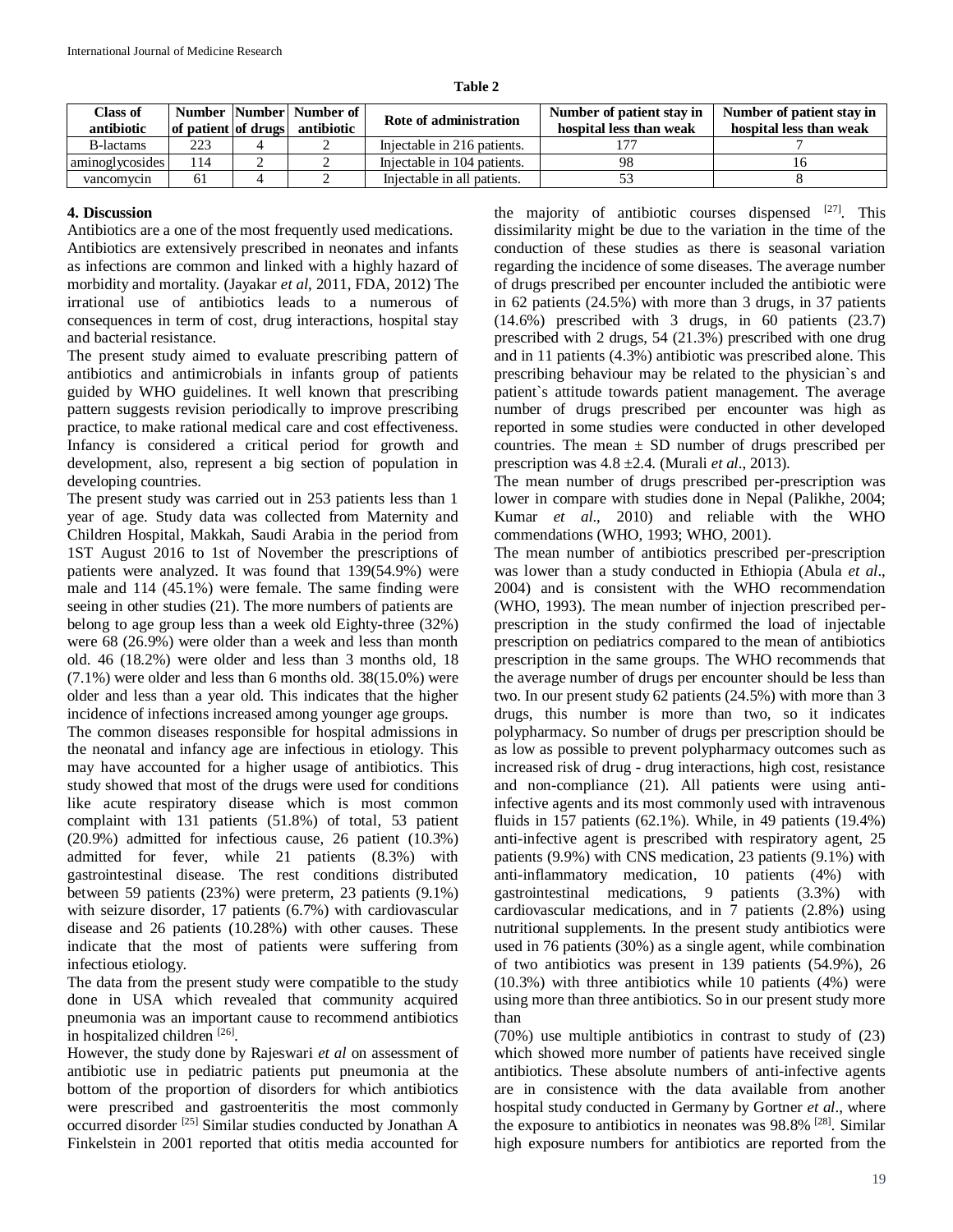USA & Italy [28, 29]. The high rate of antibiotic exposure in our study is similar to prior studies carried out in India as well as other countries and is probably due to the standard practice of prescribing antibiotics or until bacterial culture sensitivity test results in sick neonates or infants and is not a true reflection of the incidence of bacterial infection [37-38]. A study by Fonseca *et al*., revealed that the highest use of antiinfective agents was in small for date neonates and 92% of them received antibiotics within the first 48 hours after birth [39]. These findings may be explained by high susceptibility of neonates to bacterial infections, especially for very preterm neonates, who need mechanical aids for ventilation. Clinical presentation and laboratory tests are not highly sensitive and specific during the early period after birth  $[40]$  which also accounts for the high rate of antibiotics treatment of neonates. As harmful infections often become manifest without obvious clinical and laboratory signs, antibiotic treatment is indicated in ill neonates or infants even if the clinical signs are only minimal.

The most frequently used antibiotic group was beta-lactam in 223 patients (88.1%), most common prescribed drug is third generation of penicillin in 93 patients (36.8%), and second most common is third generation of cephalosporin in 60 patients (23.7%), carbapenem was used in 70 patients (27.7%). We found that patients with seizures disorders 22 patients out of 23 were managed with beta-lactam antibiotic with  $3<sup>rd</sup>$  generation cephalosporin 9 patients (40.90%) Respiratory diseases were the most common cause for antibiotics prescription with 131 patients out of 253, 119 patients were managed with B-lactam with third generation penicillin in 64 patients (53.78%). (22) showed same findings with contrast in using of third generation penicillin predominantly they found that cephalosporin is most commonly used.

In the present study, the authors found that beta-lactam antibiotics were most commonly prescribed also accounted for large percentage of injectable same as (22). Among antiinfective agents, Amikacin, Cefotaxime and Levofloxacin were the drugs most often prescribed. Amikacin and Cefotaxime were prescribed more to full term infants whereas Levofloxacin, Piperacillin-tazobactum and Meropenem were

prescribed more to preterm neonates. The use of Levofloxacin, Vancomycin, Fluconazole, Metronidazole and Colistin was mainly more in extreme preterm and very preterm babies. Amikacin, cefotaxime were most frequently used antimicrobials in previous Indian studies [30, 34].

However, looking at individual drugs a great variation with regard to which drugs are used most frequently is apparent  $[24, 1]$ 28] .

This heterogeneity indicates that empiric antibiotic treatment varies among different countries and in NICUs of the same country. This is because currently no standard guidelines regarding the choice of empiric antibiotics exist. This finding is not surprising as; Cochrane review comparing the antibiotic regimens for infection in infants concluded that there is inadequate evidence from randomized trials in favor of any particular antibiotic regimen for the treatment of suspected infected neonates and infants [36]. The choices of antibiotic depends upon information regarding known flora prevalence

in a unit, individual experience of pediatricians and bacterial culture sensitivity test reports rather than being guided by comparative clinical studies.

Therefore, use of individual antibiotics could not be compared with other studies, as its use in respect to gestational age groups & outborninborn groups was not mentioned  $[28, 34, 35]$ . Decisions about how to prevent neonatal sepsis, who and how long to treat, and which antibiotics to use remain important clinical problems [31, 32]. So, early sepsis evaluations and empiric antibiotic treatment is required [33].

The present study revealed that injectable use in pediatric patient situations were the most common drugs prescribed as injectable. Amon the antibiotics, Beta-lactam group of antibiotics were prescribed most commonly. However, there is a need to emphasize the need to switch over to other routes of administration as soon as possible. As systematic review concluded that oral therapy appears to be an effective and safe alternative to parenteral antibiotics in hospitalized children with severe pneumonia who do not have any serious sign or symptoms <sup>[28]</sup>. It need to be investigated if the practice of switching from parenteral to oral drug administration when the clinical condition permits would reduce the cost associated with the drug therapy.

It is important to clear the limitation of the present study. The study samples were collected from only one specialized hospital in MAKKAH district, drug history mainly antibiotics received by these neonates before admission could not be collected, reliance on one time analysis of prescription and inability to assess the rational use of antibiotic in various settings. Some data, also, were missed from the patient`s medical records.

# **5. Conclusion and Recommendations**

In this study we aimed to evaluate prescribing pattern of antibiotics in infants group guided by WHO guidelines. Antibiotics are mostly prescribed drugs for infant patients. Antibiotic prescription pattern showed that there are polypharmacy and excessive parenteral use of antibiotics administration. The average numbers of antibiotic per prescription were markedly higher than which recommended by WHO.

As the resistance of bacteria to antibiotics is increasing, so we have to be selected based on culture report and limited use of antibiotics should be done in patients especially infants. Lastly, we recommend further and larger scope prospective study as this is an important issue to emphasize on to ensure rational use of antibiotics and hence fighting against the distressingly increasing antimicrobial resistance. Recruiting clinica pharmacists is very vital in order to observe the clinical use of antibiotics and to deal with related factors. The WHO should supply updates and guidelines on the use of antibiotics in hospitals.

# **5. Acknowledgments**

We would like to acknowledge and thank Umm Al-qurra University, College of Medicine, pharmacology and toxicology department staffs for their scientific support. Also, Maternity and Child Hospital, pediatric department staffs for their cooperation.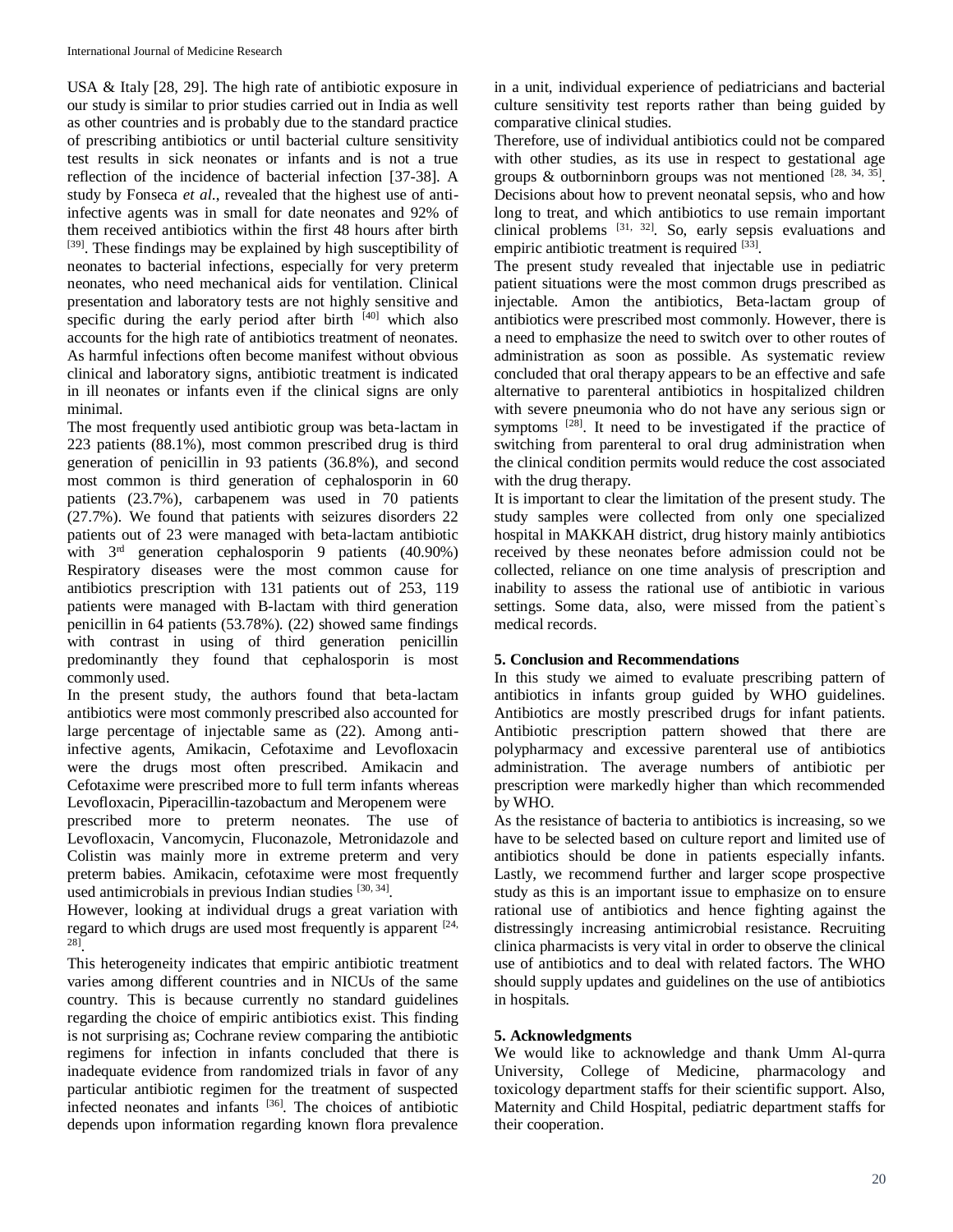# **6. References**

- 1. Choudhury DK, Bezbaruah BK. Antibiotic Prescriptions Pattern in Pediatric In-Patient Department Gauhati Medical College and Hospital, Guwahati. Journal of Applied Pharmaceutical Science. 2013; 3(08):144-148.
- 2. Int J Pharm PharmSci. 5(3):140-144.
- 3. Ghai OP, Vinod K Paul, AravindBagga. Disorders of respiratory system. Essential Pediatrics. 2009; 7:351-352.
- 4. Bharathiraja R, Sridharan S, Chelliah LR, Suresh S, Senguttuvan M. Factors affecting antibiotic prescribing pattern in pediatric practice. Indian J Pediatric. 2005; 72: 877-880.
- 5. Sonali Suryawanshi, Vijaya Pandit, Pradeep Suryawanshi, Aditi Panditrao. Antibiotic Prescribing Pattern in a Tertiary Level Neonatal Intensive Care Unit. DOI: 10.7860/JCDR/2015/14764.6807.
- 6. Palikhe N. Prescribing Pattern of Antibiotics in Pediatric Hospital of Kathmandu Valley. Kathmandu University Medical Journal. 2004; 2(1):6-12.
- 7. Hersh AL, Shapiro DJ, Pavia AT, Shah SS. Antibiotic prescribing in ambulatory pediatrics in the United States. Pediatrics. 2011; 128(6):1053-61.
- 8. Hersh AL, Shapiro DJ, Pavia AT, Shah SS. Antibiotic prescribing in ambulatory pediatrics in the United States. Pediatrics. 2011; 128(6):1053-1061. pmid:22065263.
- 9. Grijalva CG, Nuorti JP, Griffin MR. Antibiotic prescription rates for acute respiratory tract infections in US ambulatory settings. JAMA. 2009; 302(7):758-766. pmid:19690308.
- 10. Nyquist AC, Gonzales R, Steiner JF, Sande MA. Antibiotic prescribing for children with colds, upper respiratory tract infections, and bronchitis. JAMA. 1998; 279(11):875-877. pmid:9516004.
- 11. Bourgeois FT, Mandl KD, Valim C, Shannon MW. Pediatric adverse drug events in the outpatient setting: an 11-year national analysis. Pediatrics. 2009; 124(4). Available at:www.pediatrics.org/cgi/content/full/124/4/e744

pmid:19786435

- 12. Shehab N, Patel PR, Srinivasan A, Budnitz DS. Emergency department visits for antibiotic-associated adverse events. Clin Infect Dis. 2008; 47(6):735-743. pmid:18694344.
- 13. Cohen AL, Budnitz DS, Weidenbach KN, *et al*. National surveillance of emergency department visits for outpatient adverse drug events in children and adolescents. J Pediatr. 2008; 152(3):416-421. pmid:18280852.
- 14. Hicks LA, Chien YW, Taylor TH Jr, Haber M, Klugman KP, Active Bacterial Core Surveillance (ABCs) Team. Outpatient antibiotic prescribing and nonsusceptible Streptococcus pneumoniae in the United States. 1996– 2003. Clin Infect Dis. 2011; 53(7):631-639. pmid:21890767.
- 15. Costelloe C, Metcalfe C, Lovering A, Mant D, Hay AD. Effect of antibiotic prescribing in primary care on antimicrobial resistance in individual patients: systematic review and meta-analysis. BMJ. 2010; 340:c2096pmid:20483949.
- 16. Ray WA, Murray KT, Hall K, Arbogast PG, Stein CM. Azithromycin and the risk of cardiovascular death. N

Engl J Med. 2012; 366(20):1881–1890. pmid:22591294.

17. Goldman JL, Jackson MA, Herigon JC, Hersh AL, Shapiro DJ, Leeder JS. Trends in adverse reactions to trimethoprim-sulfamethoxazole. Pediatrics. 2013; 131(1). Available

at:www.pediatrics.org/cgi/content/full/131/1/e103pmid:2 3209098.

- 18. Alumran A, Hou XY, Hurst C. Assessing the overuse of antibiotics in children in Saudi Arabia: validation of the parental perception on antibioticsscales (PAPA scale). Health Qual Life Outcomes. 2013; 11(2):39.
- 19. Boucher HW, Talbot GH, Bradley JS, *et al*. Bad bugs, no drugs: no ESKAPE! An update from the Infectious Diseases Society of America. Clin Infect Dis. 2009; 48(1):1-12. pmid:19035777.
- 20. Sharma M, Eriksson B, Marrone G, Dhaneria S, Lund borg CS. Antibiotic prescribing in two private sector hospitals; one teaching and one non-teaching: A crosssectional study in Ujjain, India. BMC Infectious Diseases. 2012; 12(1):155.
- 21. Dr. Shivaleela DKJ, Dr. Shreenivas. Revankar, Dr Vedavathi H, Dr. S Nagaraja Prasad, Dr Chidanand KN, Dr Jean L M. A Study of Prescription Pattern of Antibiotics in Pediatric In-Patients of Mc-Gann Teaching Hospital Shivamogga Institute of Medical Sciences (SIMS), Shivamogga, Karnataka. IOSR Journal of Dental and Medical Sciences. 2014; 13(12).
- 22. Venkateswaramurthy Rm, R. Sampath Kumar. The Study Of Drug Utilization Pattern In Pediatric Patients. International Journal Of Pharmacy And Pharmaceutical Sciences. 2013;5(3).
- 23. DK CB, Bezbaruah. Antibiotic Prescriptions Pattern in Pediatric In-Patient Department Gauhati Medical College and Hospital, Guwahati. Journal of Applied Pharmaceutical Science; Gwalior. 2013; 3(8):144-8.
- 24. Jayakar B, Aleykutty NA, Santhosh M. Mathews, Changes in daily defined doses (DDD) of antibiotics after restricted use in medical inpatients. Journal of Applied Pharmaceutical Science. 2011; 01(06):220-222.FDA. Antibiotics and Antibiotic Resistance. U.S Food and Drug Administration, 2012.
- 25. Sriram S, Mathew Leo, Manjula Devi AS, Rajalingam B, Ramkumar K, Rajeswari R. Assessment of Antibiotic Use in Pediatric Patients at a Tertiary care Teaching Hospital. Indian J Pharm Pract. 2008; 1(1).
- 26. Elsa M. Rojas, Zulma V. Rueda, Yudy A. Aguilar. Impact of guidelines on antibiotic prescriptions for community acquired pneumonia. Retrieved from http://www.latreia.udea.edu.co. Accessed on, 2012.
- 27. Jonathan AF, Christopher S, James N, Robert D, Marsha AR, Dougals R. Reduction in antibiotic use among US children, 1996-2000. Pediatrics. 2003; 112(3):620-7.
- 28. Gortner L, Bernsau U, Brand M, *et al*. Drug utilization in very premature infants in neonatal intensive care units. Dev Pharmacol Ther. 1991; 17(3-4):167-71.
- 29. Warrier I, Du W, Natarajan G, Salari V, Aranda J. Patterns of drug utilization in a neonatal intensive care unit. J Clin Pharmacol. 2006; 46(4):449-55.
- 30. Italian Collaborative Group on Preterm Delivery. Early neonatal dmg utilization in [14] pretenn newborns in